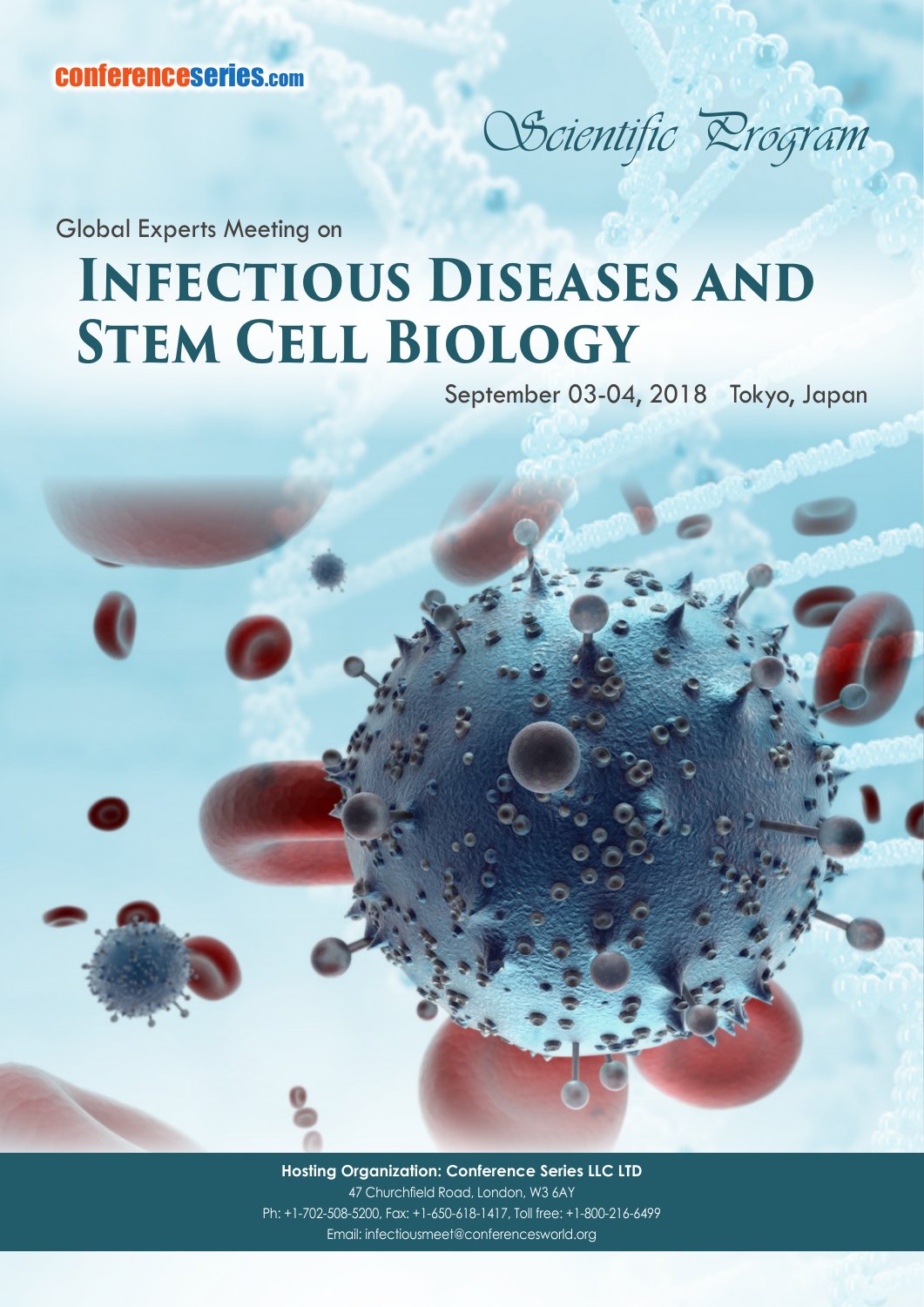**Keynote Forum 09:30-10:00 Title: EFdA: An Extremely Excellent Anti-HIV Modified Nucleoside Hiroshi Ohrui,** Yokohama University of Pharmacy, Japan **10:00-10:30 Title: Inhalational antibiotic therapy in children: Current status and future directions Joseph L Mathew,** Postgraduate Institute of Medical Education and Research, India Networking & Refreshments Break: 10:30-10:45 @ Foyer **10:45-11:15 and pathogenesis of C. albicans Title: Stress induces heterogeneity of ribosomal proteins with respect to protein quality control in yeasts Joon KIM,** Korea University, Republic of Korea **11:15-11:45 bioreactor Title: Bioprocess development for high-density culture of human induced pluripotent stem cells in Suman Chandra Nath,** University of Calgary, Canada **11:45-12:15 Title: The unique features of oral and maxillofacial infections Lydia Nabil Fouad Melek,** Alexandria University, Egypt **Group Photo Sessions: Infectious Diseases | Viral Infectious Diseases | Bacterial Infectious Diseases | Fungal Infectious Diseases | Epidemiological Diseases |Tropical Infectious Diseases | Stem Cells | Regenerative Medicine | Tissue Science | Stem Cell Therapy Session Introduction Session Chair: Xavier Fernàndez-Busquets,** Institute for Bioengineering of Catalonia, Spain **Session Chair: K S Sidhu,** University of New South Wales, Australia **Session Co-Chair: Natalia Kurantowicz,** Warsaw University of Life Sciences, Poland **12:15-12:35 Title: Inhalational Vaccination as a future course of combating tuberculosis Dibyajyoti Banerjee,** Post Graduate Institute of Medical Education and Research, India **12:35-12:55 Title: Mathematical Model of Zoonotic NIPAH virus in South-East Asia region Durgesh Sinha,** Temple University/ Strayer University, USA Lunch Break: 12:55-13:40 @ California Restaurant **13:40-14:00 Title: A report of rate and antibiotic resistance patterns of Global threatening bacteria in Iran Leila Azimi,** Shahid Beheshti University of Medical Sciences, Iran **14:00-14:20 Title: Increase aminoglycosides in Multi- Drug Resistance A. baumannii in important province in Iran Fatemeh Fallah,** Shahid Beheshti University of Medical Sciences, Iran **14:20-14:40 Title: Carbapenem resistant mechanisms in Pseudomonas aeruginosa; A report from Iran Shahnaz Armin,** Shahid Beheshti University of Medical Sciences, Iran **14:40-15:00 Title: Why do Patients Still Catch Hospital Infectious Despite the Practice of Infection Control Programs? Huang Wei Ling,** Medical Acupuncture and Pain Management Clinic, Brazil **15:00-15:20 Title: A history of Infectious disease in ancient times- More lethal than war- An alternative medical history perspective of ancient history Philip Norrie,** Universities of New South Wales and Newcastle, Australia Networking & Refreshments Break: 15:20-15:35 @ Foyer **08:00-09:00 Registrations Day 01 September 03, 2018 Cattleya** conferenceseries.com **09:00-09:30** Opening Ceremony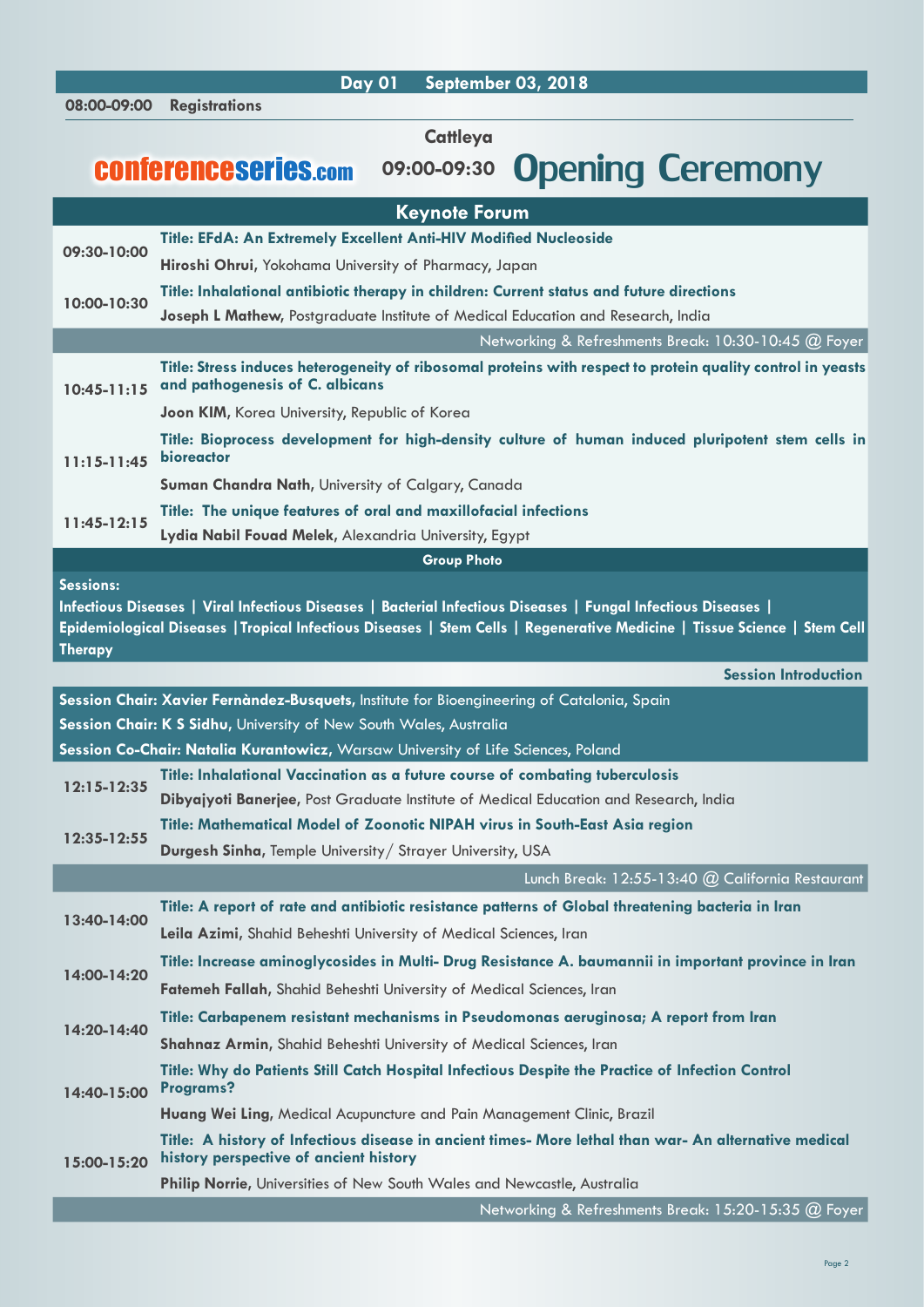| <b>Danal Dicessocian</b>           |                                                                                                                                           |  |
|------------------------------------|-------------------------------------------------------------------------------------------------------------------------------------------|--|
| $16:35 - 16:55$<br>$16:55 - 17:15$ | Ajay Kumar Jha, Bhaktapur Cancer Hospital, Nepal                                                                                          |  |
|                                    | Title: Clinicopathological profile of Hodgkin's lymphoma: Study from a single center in Nepal                                             |  |
|                                    | Zarema Obradovic, University of Sarajevo, Bosnia and Herzergovina                                                                         |  |
|                                    | Title: Infectious diseases surveillance - problems in in developing countries                                                             |  |
| 16:15-16:35                        | <b>Jia-Ching Shieh,</b> Chung Shan Medical University, Taiwan                                                                             |  |
|                                    | Title: Filament suppressor CDC4 modulates Glycogen Phosphorylase encoded GPH1 that involves in<br>cell wall structure in Candida albicans |  |
| 15:55-16:15                        | Magez Stefan, Vrije Universiteit Brussel, Belgium                                                                                         |  |
|                                    | Title:Development of a nanobody-based lateral flow assay for the detection and diagnosis of<br><b>Trypanosomosis</b>                      |  |
| 15:35-15:55                        | Huang Wei Ling, Medical Acupuncture and Pain Management Clinic, Brazil                                                                    |  |
|                                    | Title: Can Hospital Osteomyelitis Be Treated Without the Use of Antibiotics?                                                              |  |

## **Panel Discussion**

|                  | Day 2<br>September 04, 2018                                                                                                                                                                                                                                                                                                                                                                                                              |
|------------------|------------------------------------------------------------------------------------------------------------------------------------------------------------------------------------------------------------------------------------------------------------------------------------------------------------------------------------------------------------------------------------------------------------------------------------------|
|                  | Cattleya                                                                                                                                                                                                                                                                                                                                                                                                                                 |
|                  | <b>Keynote Forum</b>                                                                                                                                                                                                                                                                                                                                                                                                                     |
| 09:00-09:30      | Title: Patient derived induced pluripotent stem cells technology towards modeling Alzheimer's disease                                                                                                                                                                                                                                                                                                                                    |
|                  | K S Sidhu, University of New South Wales, Australia                                                                                                                                                                                                                                                                                                                                                                                      |
| 09:30-10:00      | Title: The stratification system of the United States: correlations between social class and health                                                                                                                                                                                                                                                                                                                                      |
|                  | Apt Carol, South Carolina State University, USA                                                                                                                                                                                                                                                                                                                                                                                          |
| 10:00-10:30      | <b>Title: Turning against Plasmodium its own Survival Strategies</b>                                                                                                                                                                                                                                                                                                                                                                     |
|                  | Xavier Fernàndez-Busquets, Institute for Bioengineering of Catalonia, Spain                                                                                                                                                                                                                                                                                                                                                              |
| $10:30 - 11:00$  | Title: HIV-1 impairment via targeted knockout of key HIV-1 viral protein, Nef, utilizing the ubiquitin<br>proteasome system                                                                                                                                                                                                                                                                                                              |
|                  | In-Woo Park, University of North Texas Health Science Center, USA                                                                                                                                                                                                                                                                                                                                                                        |
|                  | Networking & Refreshments Break: 11:00-11:15 @ Foyer                                                                                                                                                                                                                                                                                                                                                                                     |
| $11:15 - 11:45$  | Title: Human botulism in France: epidemiology, disease management                                                                                                                                                                                                                                                                                                                                                                        |
|                  | Popoff Michel, Bactéries anaérobies et Toxines Institut Pasteur, France                                                                                                                                                                                                                                                                                                                                                                  |
| $11:45-12:15$    | Title: New insights into Alzheimer's disease and potential mesenchymal stromal cell therapy                                                                                                                                                                                                                                                                                                                                              |
|                  | Mariusz Grudniak, Polish Stem Cell Bank, Poland, Tomasz Oldak, Polish Stem Cell Bank, Poland                                                                                                                                                                                                                                                                                                                                             |
| 12:15-12:45      | Title: Potential application of carbon nanomaterials in bacterial infectious diseases treatment                                                                                                                                                                                                                                                                                                                                          |
|                  | Natalia Kurantowicz, Warsaw University of Life Sciences, Poland                                                                                                                                                                                                                                                                                                                                                                          |
| <b>Sessions:</b> | Std and Hiv Infections   Infection, Immunity and Inflammation   Pharmacology and Infectious Diseases   Veterinary<br>Infectious Diseases   Antimicrobials/Antibiotics/Antibacterial   Vaccines and Vaccination   Infectious Diseases<br>Prevention, Control and Cure   Malaria   Laboratory Diagnosis - Infectious Diseases   Stem Cell Transplantation   Stem<br>Cell in Drug Development   Biobanking   Genetics and Stem Cell Biology |
|                  | <b>Session Introduction</b>                                                                                                                                                                                                                                                                                                                                                                                                              |
|                  | Session Chair: Hiroshi Ohrui, Yokohama University of Pharmacy, Japan                                                                                                                                                                                                                                                                                                                                                                     |
|                  | Session Chair: Raghvendra V Tey, Saint Georges University, USA                                                                                                                                                                                                                                                                                                                                                                           |
|                  | Session Co-Chair: Joseph L Mathew, Postgraduate Institute of Medical Education and Research, India                                                                                                                                                                                                                                                                                                                                       |
| 12:45-13:05      | Title: Then years of use steriplant®N in medicine and public health                                                                                                                                                                                                                                                                                                                                                                      |
|                  | Robert Pintaric, University Medical Centre Maribor, Solvenia                                                                                                                                                                                                                                                                                                                                                                             |
|                  | Lunch Break: 13:05-13:50 @ California Restaurant                                                                                                                                                                                                                                                                                                                                                                                         |
|                  | Title: Antiviral mechanisms of the Medicinal synthetic Aluminum-magnesium silicate ${Ala (SiOa)3 +$                                                                                                                                                                                                                                                                                                                                      |

**13:50-14:10**  $3\text{Mg}_2\text{SiO}_4 → 2\text{Al}_2\text{Mg}_3$  (SiO<sub>4</sub>) $_3$ }, against immune deficiency ("incurable") infections (HIV, HBV and HCV) **Maduike C O Ezeibe,** Michael Okpara University of Agriculture, Nigeria